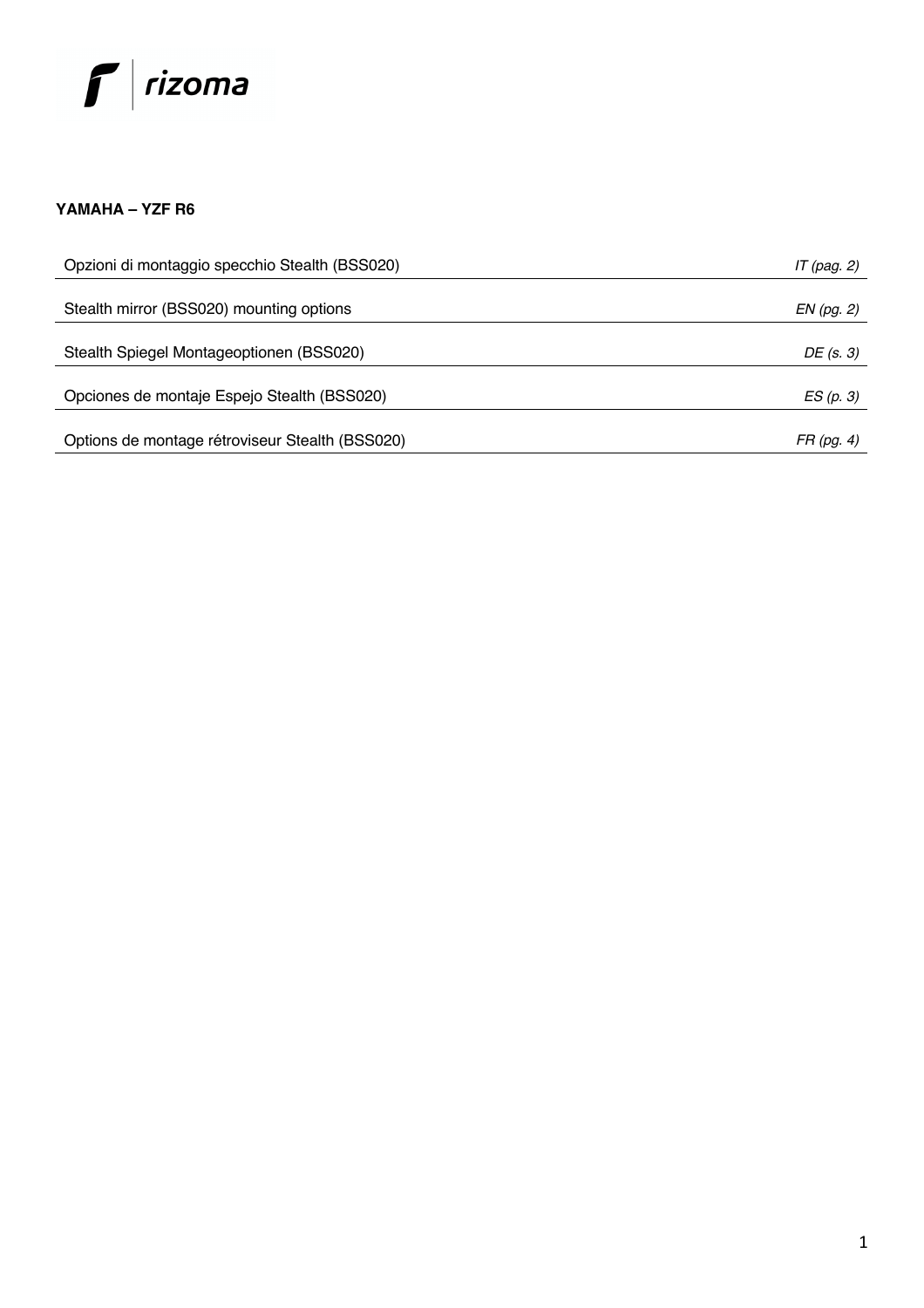## rizoma

#### **YAMAHA YZF R6** *IT*

## **1. CONFIGURAZIONE: PORTA TARGA RIZOMA + SPECCHI STEALTH**

#### **ANTERIORE**

indicatori Light Unit (1x FR070BM, coppia) + kit di montaggio indicatori Light Unit (1x FR444B, coppia) + kit cablaggio indicatori anteriori (1x EE088H, coppia)

#### **POSTERIORE**

kit porta targa Rizoma (1x PT229B)

+ indicatori Light Unit (1x FR070BM, coppia)

+ kit di montaggio indicatori Light Unit (1x FR440B, coppia)

+ kit cablaggio indicatori posteriori (1x EE116H, coppia)

#### **2. CONFIGURAZIONE: PORTA TARGA OEM + SPECCHI STEALTH (BSS020)**

#### **ANTERIORE**

indicatori Light Unit (1x FR070BM, coppia) + kit di montaggio indicatori Light Unit (1x FR444B, coppia) + kit cablaggio indicatori anteriori (1x EE088H, coppia)

#### **POSTERIORE**

indicatori Light Unit (1x FR070BM, coppia)

- + kit di montaggio indicatori Light Unit (1x FR440B, coppia)
- + kit di montaggio indicatori Rizoma su porta targa OEM (1x FR212B, coppia)
- + kit cablaggio indicatori posteriori (1x EE116H, coppia)

#### **YAMAHA YZF R6** *EN*

**1. CONFIGURATION: RIZOMA LICENSE PLATE SUPPORT + STEALTH MIRRORS**

#### **FRONT**

Light Unit turn signals (1x FR070BM, pair)

- + Light Unit mounting kit (1x FR444B, pair)
- + Light Unit front wiring kit (1x EE088H, pair)

#### • REAR

Rizoma license plate support kit (1x PT229B)

- + Light Unit turn signals (1x FR070BM, pair)
- + Light Unit mounting kit (1x FR440B, pair)
- + Light Unit rear wiring kit (1x EE116H, pair)

## **2. CONFIGURATION: OEM LICENSE PLATE SUPPORT + STEALTH MIRRORS**

#### • FRONT

Light Unit turn signals (1x FR070BM, pair)

- + Light Unit mounting kit (1x FR444B, pair)
- + Light Unit front wiring kit (1x EE088H, pair)

#### • REAR

- Light Unit turn signals (1x FR070BM, pair)
- + Light Unit mounting kit (1x FR440B, pair)
- + mounting kit for Rizoma turn signals to fit OEM license plate support (1x FR212B, pair)
- + Light Unit rear wiring kit (1x EE116H, pair)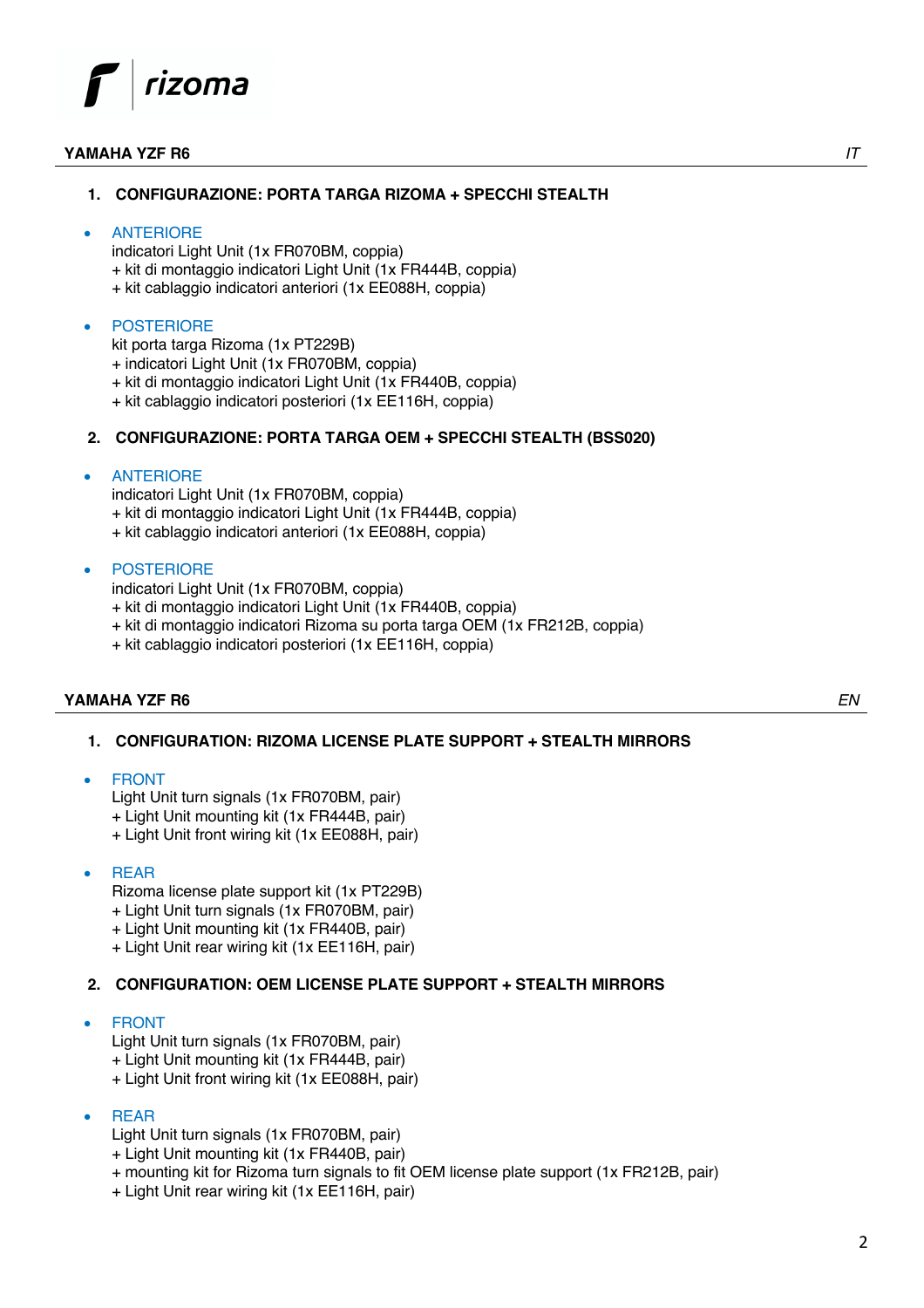## rizoma

#### **YAMAHA YZF R6** *DE*

## **1. KONFIGURATION: RIZOMA-KENNZEICHENTRÄGERN + STEALTH SPIEGEL**

#### • FÜR VORNE

Light Unit Blinker (1x FR070BM, paar)

+ Montagesatz für Light Unit-Blinker (1x FR444B, paar)

+ Verkabelung für die vordere Blinker (1x EE088H, paar)

### • FÜR HINTEN

Rizoma-Kennzeichenträgern (1x PT229B)

- + Light Unit Blinker (1x FR070BM, paar)
- + Montagesatz für Light Unit-Blinker (1x FR440B, paar)
- + Verkabelung für die hinteren Blinker (1x EE116H, paar)

## **2. KONFIGURATION: OEM-KENNZEICHENTRÄGERN + STEALTH SPIEGEL**

#### • FÜR VORNE

Light Unit Blinker (1x FR070BM, paar)

+ Montagesatz für Light Unit-Blinker (1x FR444B, paar)

+ Verkabelung für die vordere Blinker (1x EE088H, paar)

### • FÜR HINTEN

- Light Unit Blinker (1x FR070BM, paar)
- + Montagesatz für Light Unit-Blinker (1x FR440B, paar)
- + Montagesatz für Rizoma-Blinker für den OEM-Kennzeichenträger (1x FR212B, paar)
- + Verkabelung für die hinteren Blinker (1x EE116H, paar)

#### **YAMAHA YZF R6** *ES*

**1. CONFIGURACIÓN: PORTAMÁTRICULA RIZOMA + ESPEJOS STEALTH**

#### • POSICIÓN DELANTERA

intermitentes Light Unit (1x FR070BM, par.) + kit de montaje para intermitentes Light Unit (1x FR444B, par.) + kit de cableado para intermitentes delanteros (1x EE088H, par.)

#### • POSICIÓN TRASERA

kit portamátricula Rizoma (1x PT229B)

+ intermitentes Light Unit (1x FR070BM, par.)

+ kit de montaje para intermitentes Light Unit (1x FR440B, par.)

+ kit de cableado para intermitentes traseros (1x EE116H, par.)

## **2. CONFIGURACIÓN: PORTAMÁTRICULA OEM + ESPEJOS STEALTH**

#### • POSICIÓN DELANTERA

intermitentes Light Unit (1x FR070BM, par.) + kit de montaje para intermitentes Light Unit (1x FR444B, par.) + kit de cableado para intermitentes delanteros (1x EE088H, par.)

#### • POSICIÓN TRASERA

intermitentes Light Unit (1x FR070BM, par.)

- + kit de montaje para intermitentes Light Unit (1x FR440B, par.)
- + kit de montaje para intermitentes Rizoma en portamatrícula OEM (1x FR212B, par.)
- + kit de cableado para intermitentes traseros (1x EE0116H, par.)